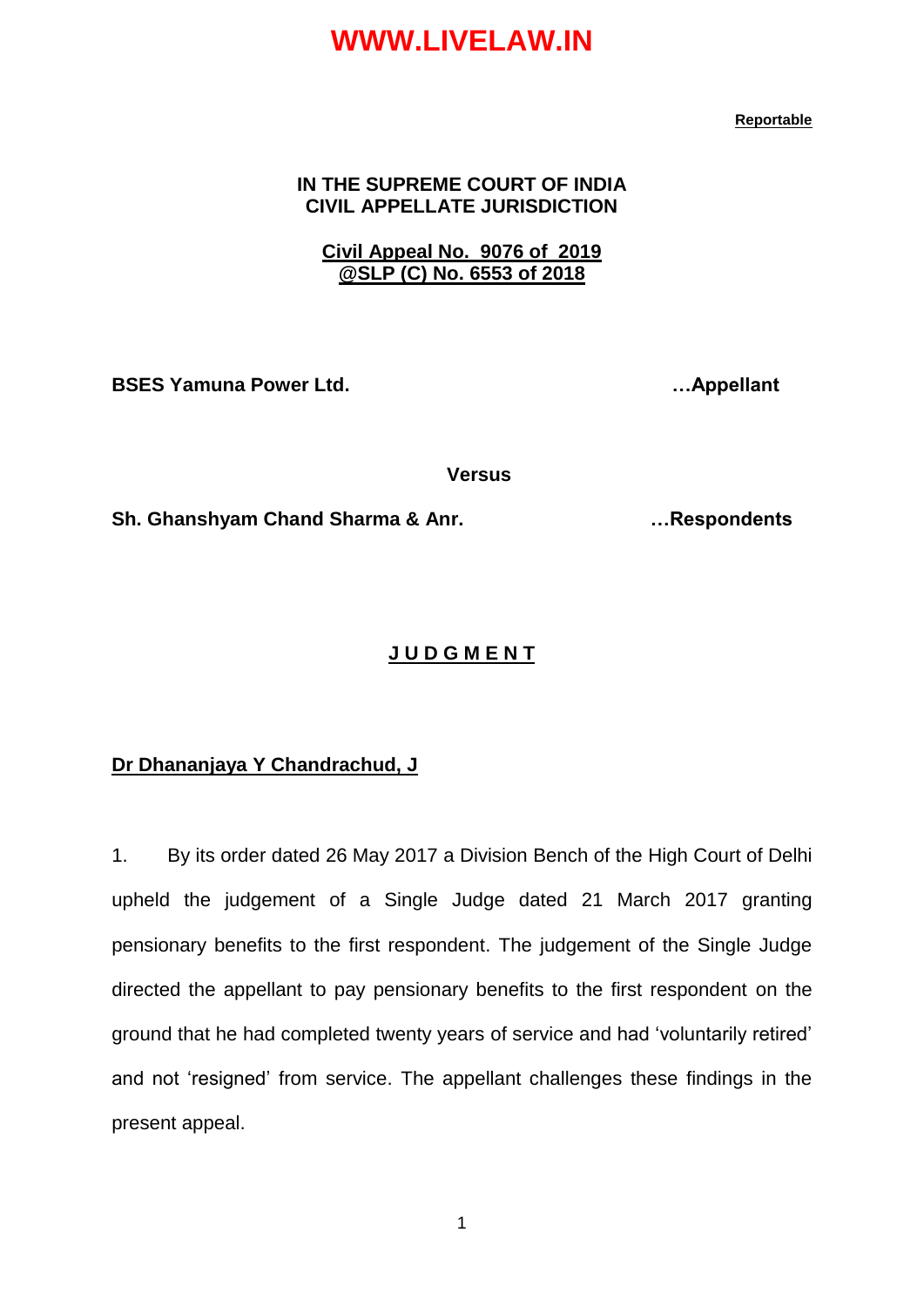2. The first respondent was appointed as a daily rated mazdoor on 9 July 1968. His services were regularised on the post of a Peon on 22 December 1971. The first respondent tendered his resignation on 7 July 1990, which was accepted by the appellant with effect from 10 July 1990. The first respondent was subsequently denied pensionary benefits by the appellant on two grounds. First, that he had not completed twenty years of service, making him ineligible for the grant of pension. Second, in any case, by resigning, the first respondent had forfeited his past services and therefore could not claim pensionary benefits.

3. The second question of whether by resigning, the first respondent forfeited his past service must be addressed at the outset. If the first respondent's resignation resulted in a forfeiture of past service, the question of whether he has completed twenty years of service is rendered irrelevant for such service would stand forfeited. In holding the that the legal effect of the first respondent"s letter of resignation would amount to "voluntary resignation", the Single Judge of the High Court of Delhi relied on the judgement of this Court in **Asger Ibrahim Amin** v  $LIC<sup>1</sup>$ .

4. In **Asger Ibrahim Amin**, the appellant had resigned in 1991 after completing twenty-three years of service with the Life Insurance Corporation of India. When the appellant resigned, there existed no provision allowing for voluntary retirement. The Central Government subsequently promulgated the Life

 1 (2016) 13 SCC 797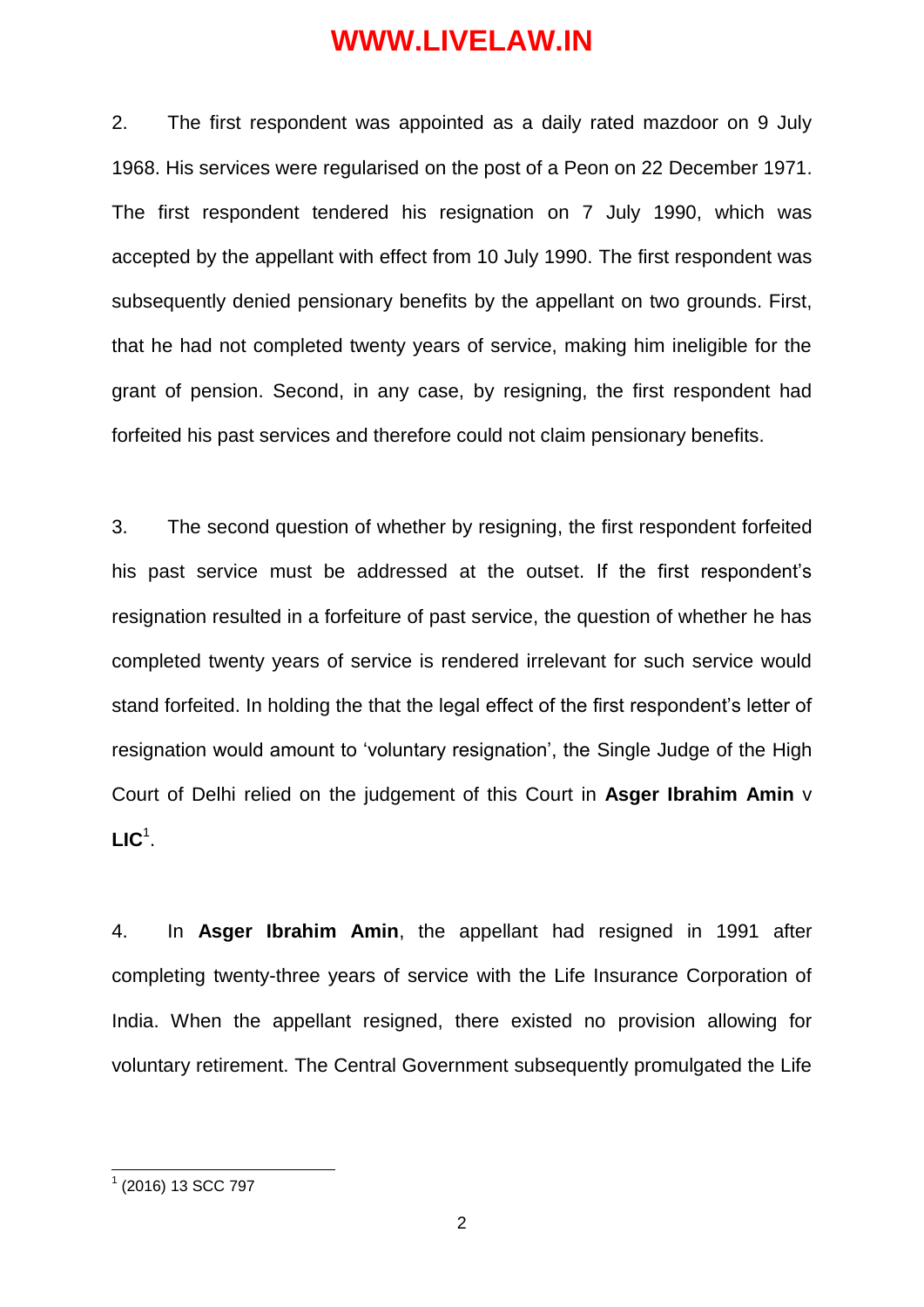Insurance Corporation of India (Employees) Pension Rules 1995 $2$  setting out the conditions to be fulfilled for the grant of pension upon retirement and permitting, for the first time, employees to voluntarily retire after twenty years of service. Under the LIC Pension Rules, pension on retirement was made retrospectively applicable to employees retiring prior to 1995, however, the provisions regarding voluntary retirement were not. The LIC Pension Rules also stipulated that resignation amounted to a forfeiture of past service. In deciding whether the appellant was entitled to pension under the LIC Pension Rules, Justice Vikramajit Sen speaking for a two judge Bench of this Court held:

> "16. … [quoting Sheelkumar Jain v New India Assurance Co. Ltd. (2011) 12 SCC 197] The aforesaid authorities would show that the **court will have to construe the statutory provisions in each case to find out whether the termination of service of an employee was a termination by way of resignation or a termination by way of voluntary retirement** and while construing the statutory provisions, the court will have to keep in mind the purpose of the statutory provisions…

> 17. The **appellant ought not to have been deprived of pension benefits merely because he styled his termination of service as "resignation" or because there was no provision to retire voluntarily at that time.** The commendable objective of the Pension Rules is to extend benefits to a class of people to tide over the crisis and vicissitudes of old age, and **if there are some inconsistencies between the statutory provisions and the avowed objective of the statute so as to discriminate between the beneficiaries within the class, the end of justice obligates us to palliate the differences between the two and reconcile them as far as possible.** We would be failing in our duty, if we go by the letter and not by the laudatory spirit of statutory provisions and the fundamental rights guaranteed under Article 14 of the Constitution of India."

> > (Emphasis supplied)

 2 LIC Pension Rules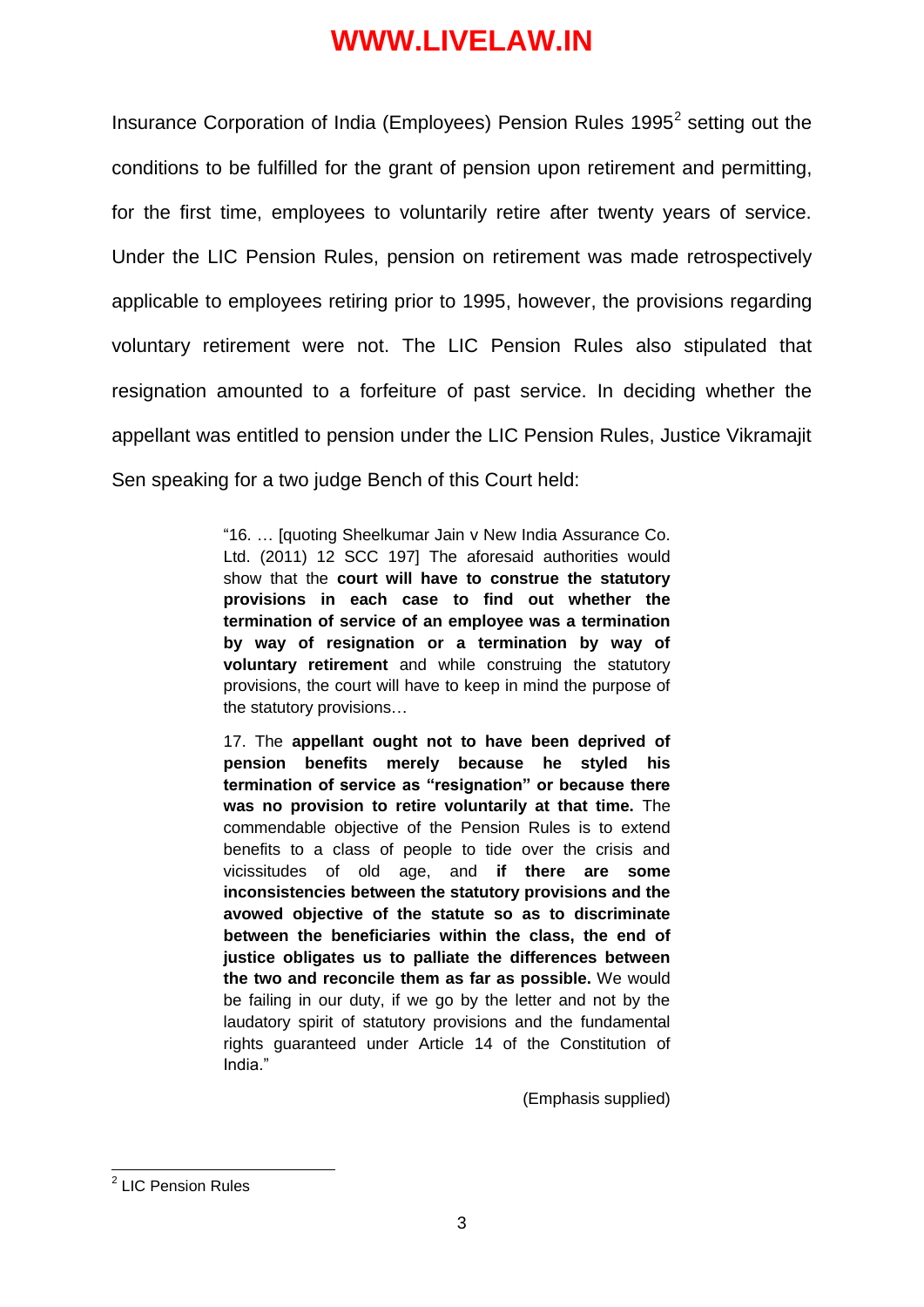5. The court in **Asger Ibrahim Amin** held that despite the use of the term "resignation" in the appellant"s letter, the court had to independently determine whether the termination of service amounted to a 'resignation' or a 'voluntary retirement". As the appellant in **Asger Ibrahim Amin** had fulfilled the prescribed years of service and, at the time of his resignation there was no provision for voluntary retirement, the Court held that the appellant had in fact "voluntarily retired" and not "resigned". The LIC Pension Rules only made the provisions on retirement applicable retrospectively and did not make the provisions with respect to voluntary retirement applicable retrospectively. However, in holding that the court must determine whether there existed a case for "voluntary retirement" or "resignation", the effect of the decision was to apply the provisions on voluntary retirement retrospectively. The Court Vikramajit Sen expressly noted this:

> "11. … The respondent Corporation has controverted the plea of the appellant that as the relevant date and time viz. 29-1- 1991 **there was no alternative for him except to tender his resignation**, pointing out that he could not have sought voluntary retirement under Regulation 19(2-A) of the LIC of India (Staff) Regulations, 1960. **If that be so, the respondent being a model employer could and should have extended the advantage of these Regulations to the appellant thereby safeguarding his pension entitlement.** However, we find no substance in the argument of the respondent since Regulation 19(2-A) was, in fact, notified in the Gazette of India on 16-2-1996, that is, after the pension scheme case into existence with effect from 1-11-1993.

> > (Emphasis supplied)

6. In the present case, the Single Judge of the High Court of Delhi relied on the decision in **Asger Ibrahim Amin** to hold that the first respondent was entitled to pensionary benefits. The Single Judge noted that the first respondent had completed more than twenty years of service and would have been eligible for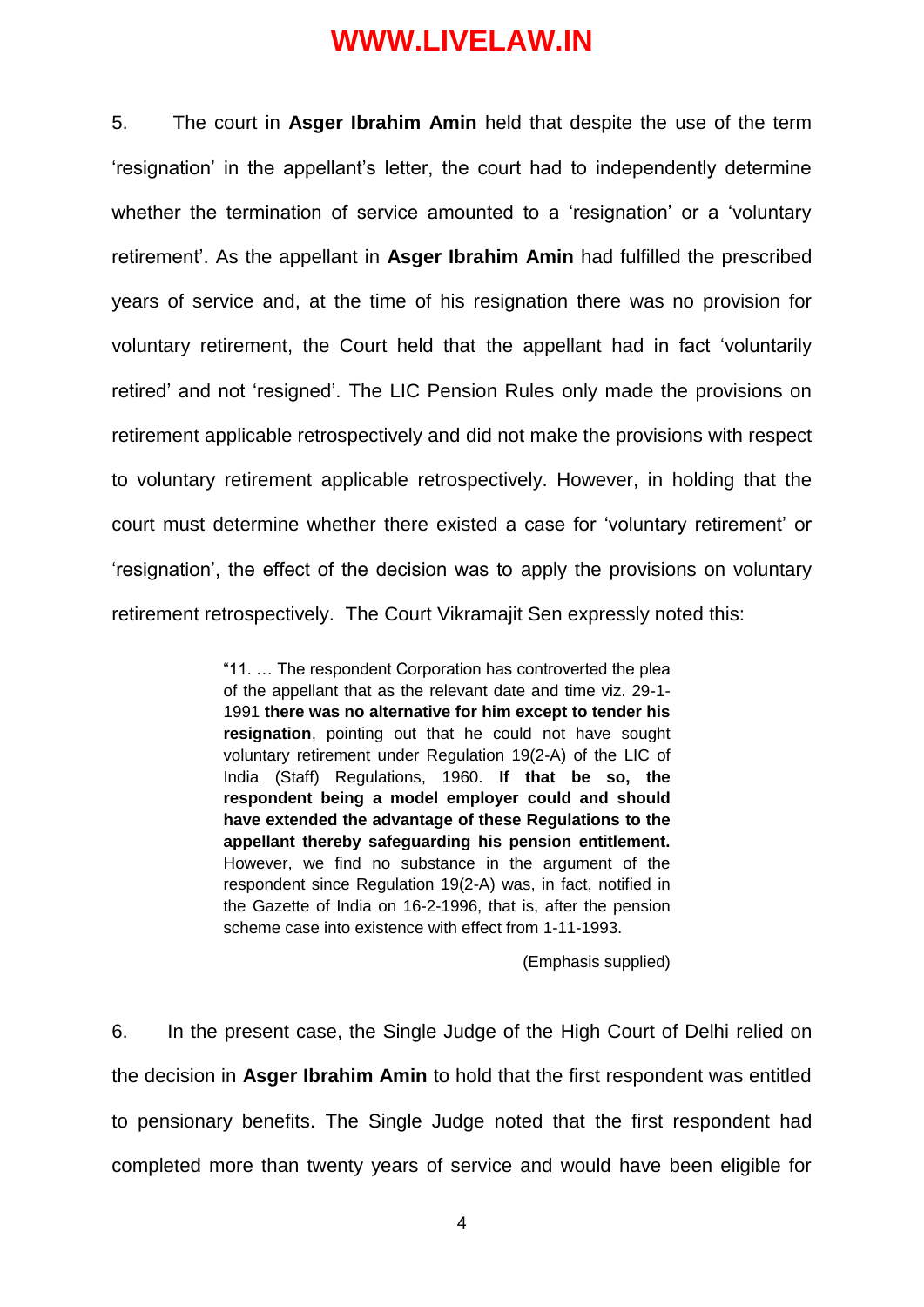pension upon voluntary retirement. Therefore, despite the first respondent using the term "resignation", on an independent determination of the facts of the case, the Single Judge held that he had in fact "voluntarily resigned" from service".

7. Mr C U Singh, learned Senior Counsel for the appellant, brought to our attention that the correctness of the court"s approach in **Asger Ibrahim Amin** had been called into question by a co-ordinate bench of this Court in **Senior Divisional Manager, LIC** v **Shree Lal Meena**<sup>3</sup> ("**Shree Lal Meena I**"), which referred the matter to a larger Bench of this Court. Thereafter, a three judge Bench of this Court was constituted and delivered a judgement in **Senior Divisional Manager, LIC** v Shree Lal Meena<sup>4</sup> ("Shree Lal Meena II") overruling the view taken in **Asger Ibrahim Amin**. Both these judgements have been placed on the record.

8. The facts in **Shree Lal Meena I** and **Shree Lal Meena II** were analogous to those in **Asger Ibrahim Amin**. The respondent employee had resigned after completing twenty years of service. The court was called upon to determine whether the respondent's 'resignation' amounted to a forfeiture of his past service disentitling him from pension or was in fact "voluntary retirement". Justice Dipak Mishra (as the learned Chief Justice then was) speaking for a two judge Bench of this Court in **Shree Lal Meena I** observed:

> "28. … Needless to say, resignation has the effect of termination of an employee. Voluntary retirement though has the effect of termination of an employee yet it has different

 3 (2015) 17 SCC 43

 $4(2019)$  4 SCC 479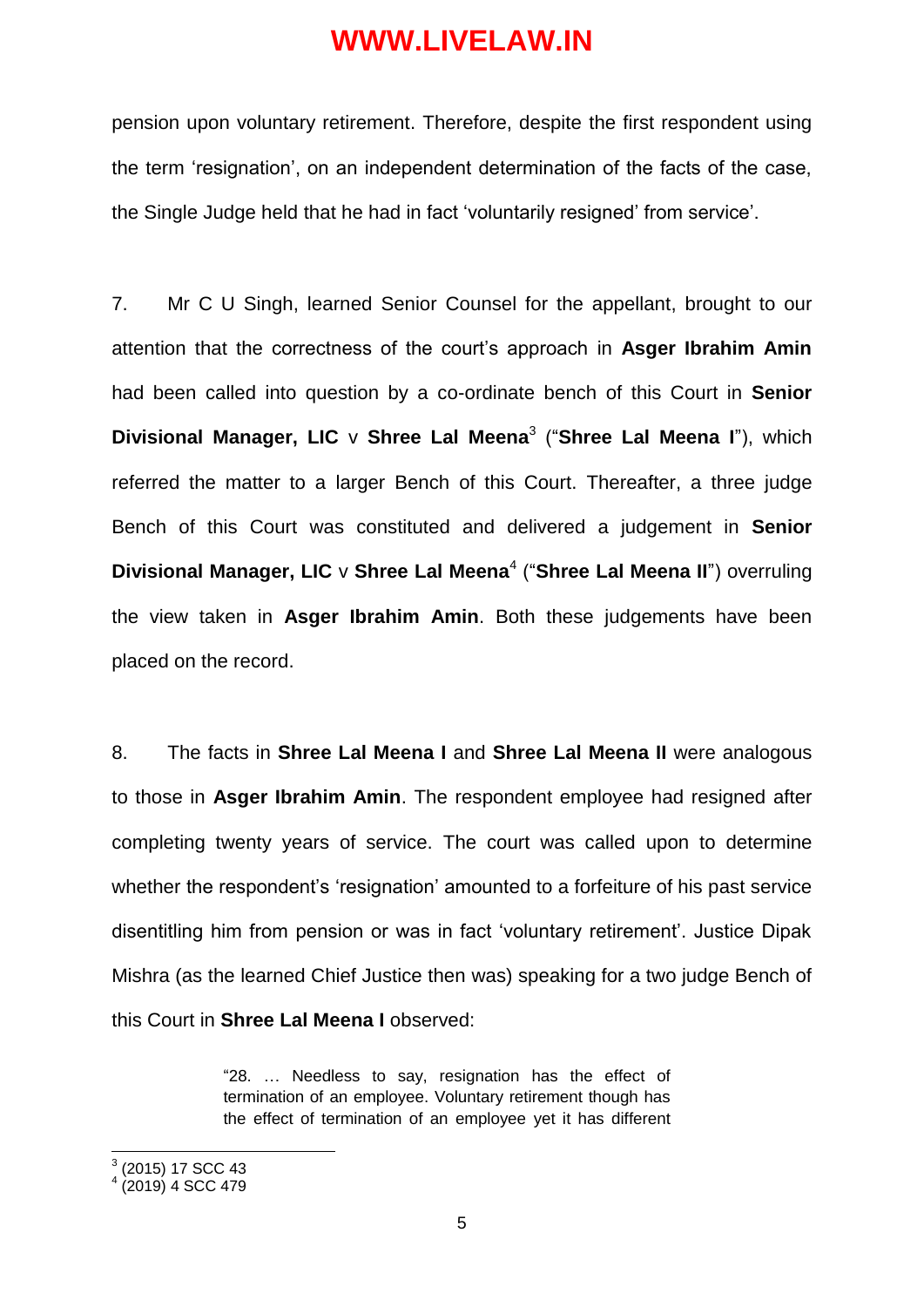consequences. In the former case, the ex-employee could not be entitled to pension, whereas in case of voluntary retirement, the latter one, the employee would be entitled to pension depending upon the terms postulated in the regulations or rules or the scheme. Rule 23 of the 1995 Rules specifically provides that on resignation, dismissal, removal, termination or compulsory retirement, the employee shall forfeit past service and he shall not qualify for pensionary benefit. Thus, resignation given under the 1995 Rules would not entitle an employee to get pension.

29. … In *Asger Ibrahim Amin*, retrospectivity has been given to Rule 31 [Pension on voluntary retirement], and for the said purpose the amendment to the 1960 Regulations, specifically Regulation 19(2-A) has been taken recourse to. **In our view, when Rule 31 covers the field of voluntary retirement and does not make it retrospective, there being a real difference between resignation and retirement, it is not seemly to read the amended Regulations to the Rules to make the same retrospective.** Therefore, we are unable to concur with the view expressed in *Asger Ibrahim Amin*."

(Emphasis supplied)

9. The court in **Shree Lal Meena I** took the view that the provision with respect to pension on voluntary retirement (Rule 31) was not applicable retrospectively because the relevant provision had not been enacted with retrospective effect. Crucially, the Court noted that by making the provision on voluntary retirement applicable retrospectively, and making a determination in the facts of each case whether an employee had "resigned" or "voluntarily retired", the decision in **Asger Ibrahim Amin** obliterated the distinction between resignation and retirement. The court noted that there is a "real difference between resignation and retirement". They cannot be used interchangeably, and the court cannot substitute one for the other merely because the employee has completed the requisite number of years to qualify for voluntary retirement.

6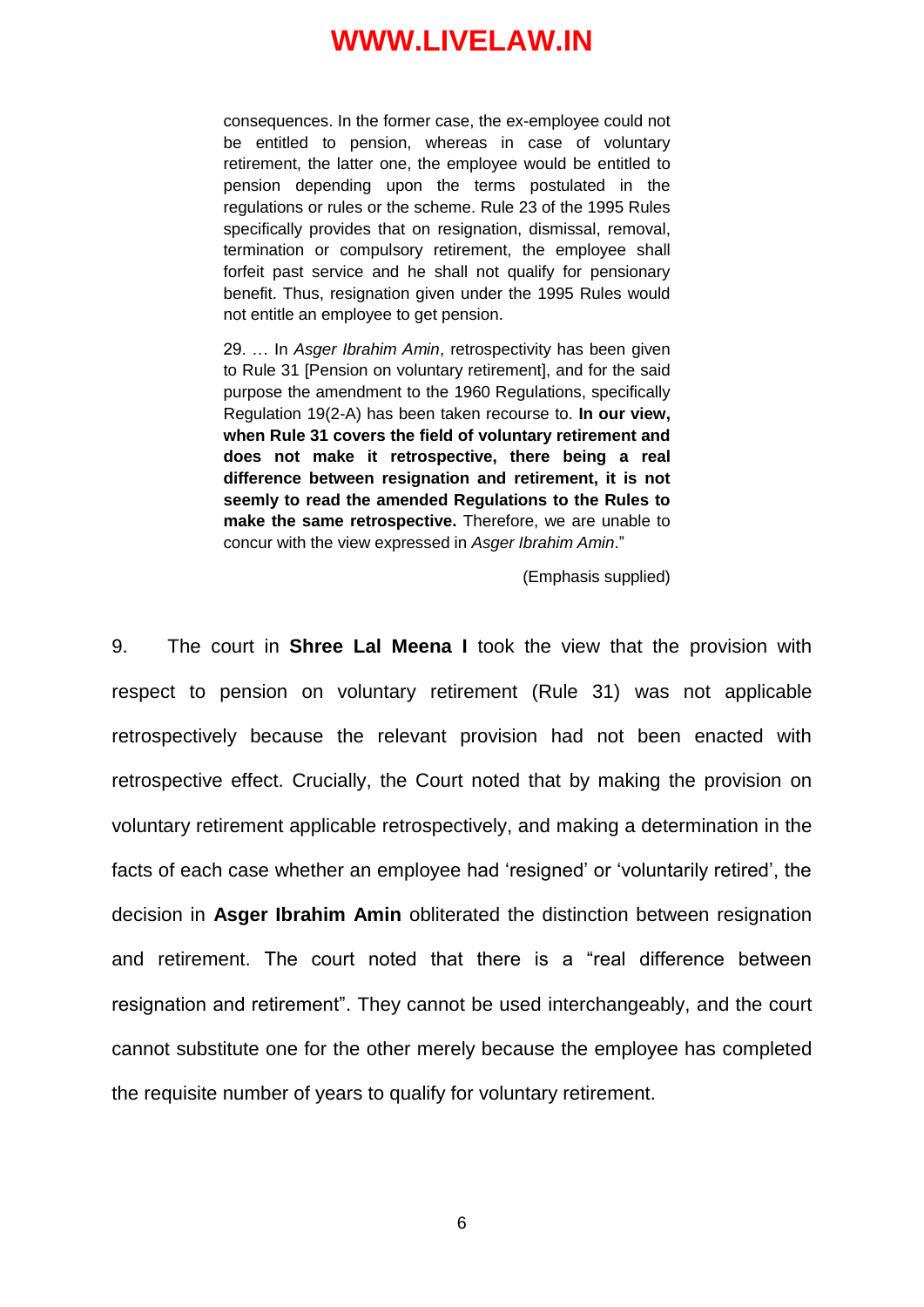10. In **Shree Lal Meena II**, upholding the interpretation in **Shree Lal Meena I**, Justice Sanjay Kishan Kaul speaking for the three judge Bench, noted that the retrospective application of the provision on voluntary retirement in the LIC Pension Rules would lead to an absurd result:

> "19. **What is most material is that the employee in this case had resigned.** When the Pension Rules are applicable, and an employee resigns, the consequences are forfeiture of service, under Rule 23 of the Pension Rules. In our view, attempting to apply the Pension Rules to the respondent would be a self-defeating argument. As, suppose, the Pension Rules, were applicable and **the employee like the respondent was in service and sought to resign, the entire past service would be forfeited, and consequently, he would not qualify for pensionary benefits**. **To hold otherwise would imply than an employee resigning during the currency of the Rules would be deprived of pensionary benefits, while an employee who resigns when the Rules were not even in existence, would be given the benefit of these Rules.**"

> > (Emphasis supplied)

The Court noted that, if the approach followed in **Asger Ibrahim Amin** was adopted in interpreting the LIC Pension Rules, an employee who resigned after the enactment of the rules would not be entitled to pensionary benefits but an employee who had resigned when the rules were not in force, but had completed the prescribed period of service for voluntary retirement, would be entitled to pensionary benefits. Such an outcome could not be countenanced and would render nugatory the provision which stipulated that upon resignation, past service stood forfeited.

11. The Court in **Shree Lal Meena II** elucidated the distinction between resignation and voluntary retirement in the following terms:

7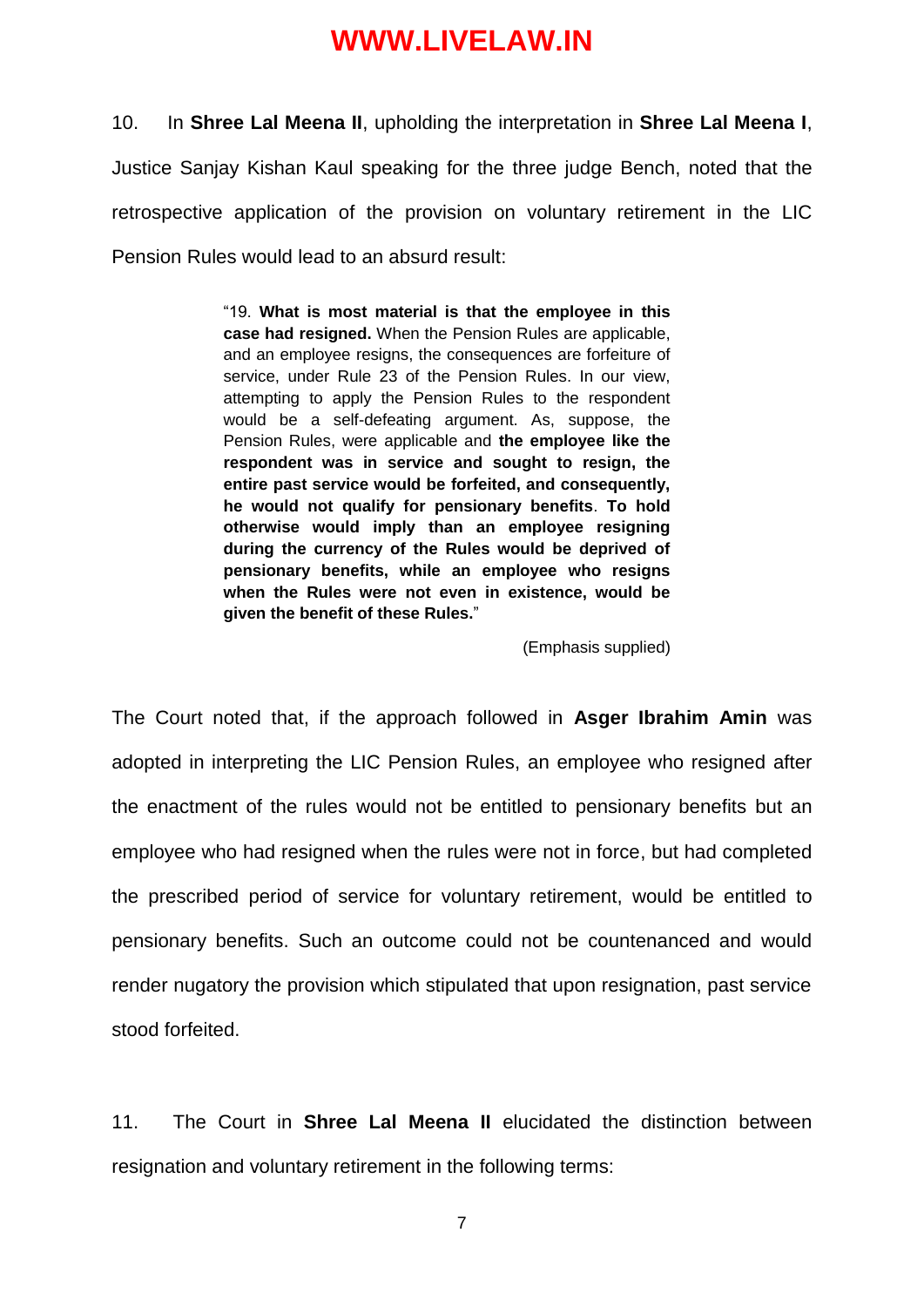"22. … [quoting RBI v Cecil Dennis Solomon (2004) 9 SCC 461] In service jurisprudence, the expressions "superannuation", "voluntary retirement", "compulsory retirement" and "resignation" convey different connotations. Voluntary retirement and resignation involve voluntary acts on the part of the employee to leave service. Though both involve voluntary acts, they operate differently. One of the basic distinctions is that in case of resignation it can be tendered at any time, but in the case of voluntary retirement, it can only be sought for after rendering the prescribed period of qualifying service. Another fundamental distinction is that in case of the former, normally retiral benefits are denied but in case of the latter, the same is not denied. In case of the former, permission or notice is not mandated, while in the case of the latter, permission of the employer concerned is a requisite condition. Though resignation is a bilateral concept, and becomes effective on acceptance by the competent authority, yet the general rule can be displaced by express provisions to the contrary."

The above observations highlighted the material distinction between the concept of resignation and voluntary retirement. The Court also observed that while pension schemes do form beneficial legislation in a delegated form, a beneficial construction cannot run contrary to the express terms of the provisions:

> "26. There are some observations on the principles of public sectors being model employers and provisions of pension being beneficial legislations (*see Asger Ibrahim Amin v LIC*). We may, however, note that as per what we have opined aforesaid, the issue cannot be dealt with on a charity principle. When the legislature, in its wisdom, brings forth certain beneficial provisions in the form of Pension Regulations from a particular date and on particular terms and conditions, aspects which are excluded cannot be included in it by implication."

The view in **Asger Ibrahim Amin** was disapproved and the court held that the provisions providing for voluntary retirement would not apply retrospectively by implication. In this view, where an employee has resigned from service, there arises no question of whether he has in fact "voluntarily retired" or "resigned". The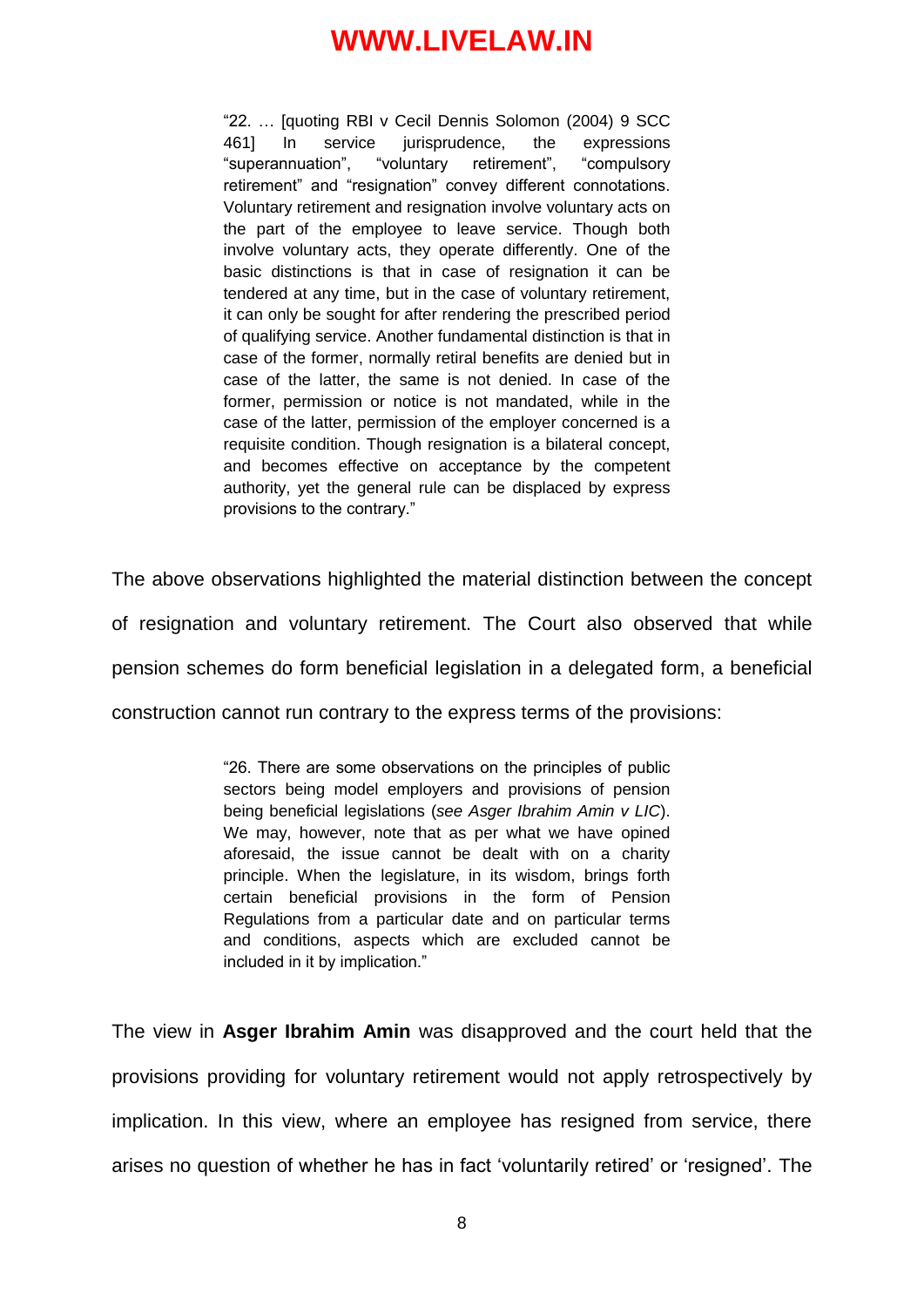decision to resign is materially distinct from a decision to seek voluntary retirement. The decision to resign results in the legal consequences that flow from a resignation under the applicable provisions. These consequences are distinct from the consequences flowing from voluntary retirement and the two may not be substituted for each other based on the length of an employee's tenure.

12. In the present case, the first respondent resigned on 7 July 1990 with effect from 10 July 1990. By resigning, the first respondent submitted himself to the legal consequences that flow from a resignation under the provisions applicable to his service. Rule 26 of the Central Civil Service Pension Rules 1972 $<sup>5</sup>$  states that:</sup>

#### "**26. Forfeiture of service on resignation**

(1) Resignation from a service or a post, unless it is allowed to be withdrawn in the public interest by the Appointing Authority, entails a forfeiture of past service…"

Rule 26 states that upon resignation, an employee forfeits past service. We have noted above that the approach adopted by the court in **Asger Ibrahim Amin** has been held to be erroneous since it removes the important distinction between resignation and voluntary retirement. Irrespective of whether the first respondent had completed the requisite years of service to apply for voluntary retirement, his was a decision to resign and not a decision to seek voluntary retirement. If this court were to re-classify his resignation as a case of voluntary retirement, this would obfuscate the distinction between the concepts of resignation and

-

<sup>5</sup> CCS Pension Rules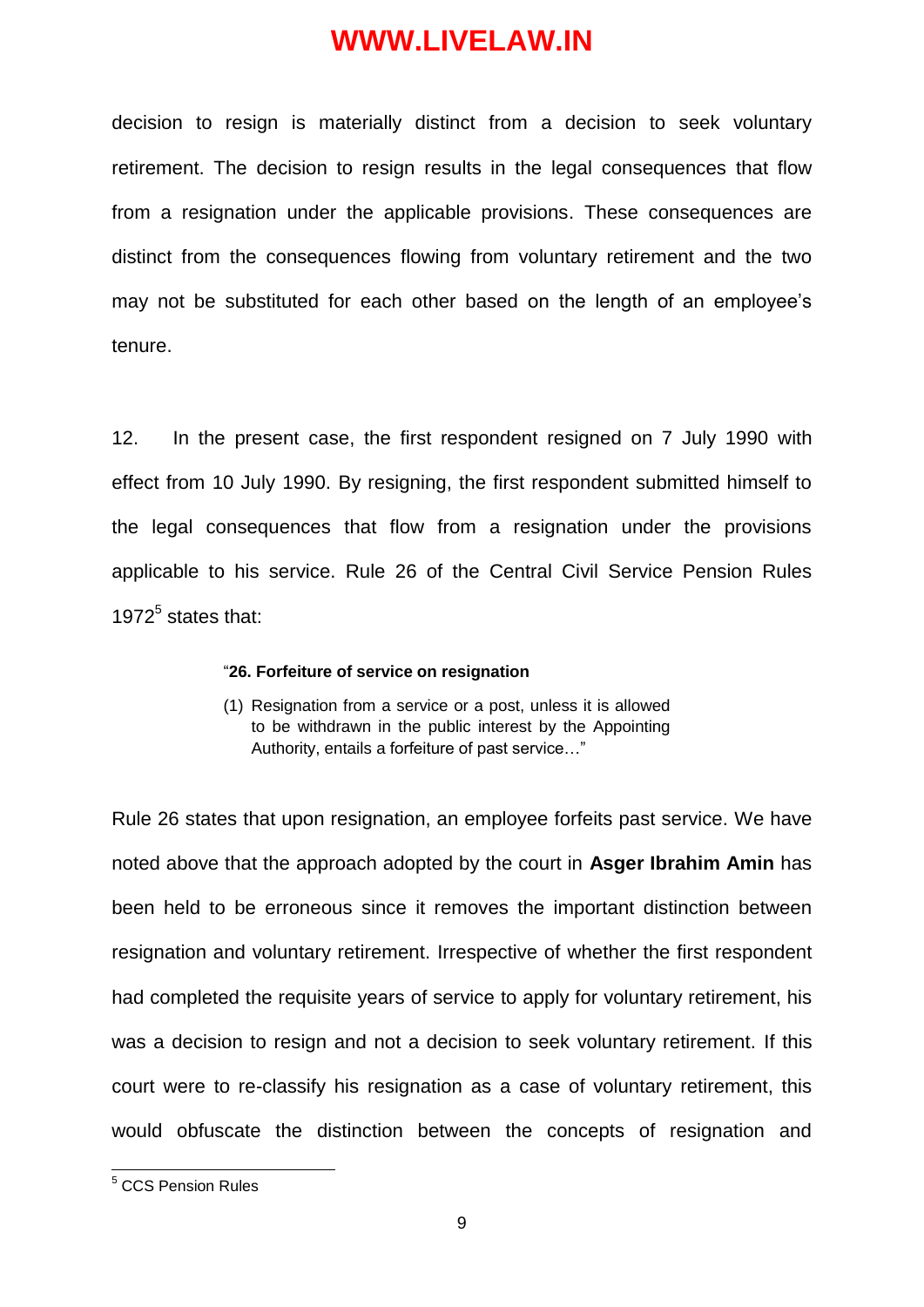voluntary retirement and render the operation of Rule 26 nugatory. Such an approach cannot be adopted. Accordingly, the finding of the Single Judge that the first respondent 'voluntarily retired' is set aside.

13. We now turn to the question of whether the first respondent had completed twenty years in service. During the present proceedings, our attention was drawn to the fact that the first respondent had applied for voluntary retirement on 14 February 1990. By a letter dated 25 May 1990 the appellant denied the first respondent"s application for voluntary retirement on the ground that the first respondent had not completed twenty years of service. It was thus urged that the appellant"s decision to deny the first respondent voluntary retirement was illegal as the first respondent had completed twenty years of service.

14. This argument cannot be accepted. Even if he was denied voluntary retirement on 25 May 1990, the first respondent did not challenge this decision but resigned, on 7 July 1990. The denial of voluntary retirement does not mitigate the legal consequences that flow from resignation. No evidence has been placed on the record to show that the first respondent took issue with the denial of voluntary retirement between 25 May 1990 and 7 July 1990. To the contrary, in the legal notice dated 1 December 1992 sent by the first respondent to the appellant, the first respondent admitted to having resigned. The first respondent"s writ petition was instituted thirteen years after the denial of voluntary retirement and eventual resignation. In the light of these circumstances, the denial of

10